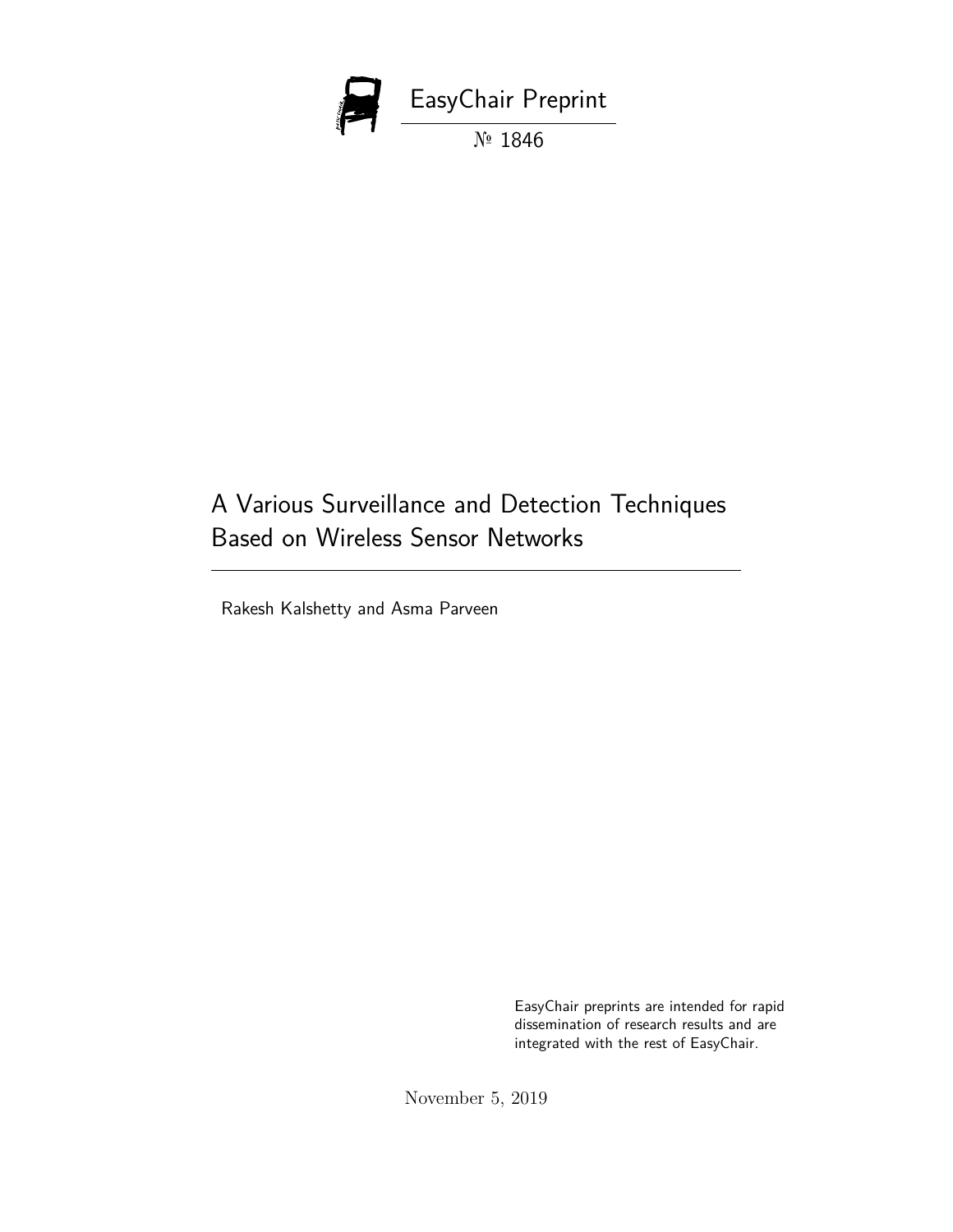# A various surveillance and detection techniques based on wireless sensor networks

Rakesh Kalshetty and Dr. Asma Parveen Department of Computer Science & Engineering Khaja Banda Nawaz College of Engineering Gulbarga, India 585104 Email: {rakeshk.work, dr.asma.cse}@gmail.com

*Abstract*—In this paper we describe various methods used for surveillance and detection of various abnormalities (e.g. Human Interventions, natural calamities, and disasters, etc.) in the areas of interest. Although entities (Intruders, thief, temperature, humidity changes and fire accidents) surveillance has projected many challenges. But whereas, advances in technologies from time to time, many techniques were developed to identify the entities. In this survey paper, we describe and compare various techniques of surveillance and detection through a table and bar graph..

Keywords—IoT, Real-Time, Context-Aware, Surveillance, Motion-detection, Face-recognition, Wireless Sensor Networks (WSN).

### I. INTRODUCTION

In recent years there's been a rapid growth in the field of Internet of Things because of advances in technologies like cloud computing, context-aware computing, wireless sensors networks, etc. Whereas the IoT platform has made everyday devices smarter by processing an enormous amount of data generated by interactions between humans and devices. Context is any information that is used to distinguish between the entities, where an entity can either be a person, place, animal, object or an instance of time is considered relevant for interaction. Implementing context-aware computing into IoT is emerging as the future of smart computing, in which services offered by IoT devices will be available anywhere, anytime, anyway and anything is practically possible in true sense [1].

Intruder detection is one of the most important aspects of many critical areas, where no person is allowed to enter without authorized permission. These key areas may include banks, airports, government buildings, courts, hospitals, special laboratories like nuclear or chemical labs or even some parts of the planet (e.g. military base, U.S area 51, air force base station), which kept isolated from common people for national security. Intruding such places may cause critical problems for both intruder and even administrative authority of key areas. In addition, deploying guards at these places to safeguard is highly impractical and therefore, a hidden real-time surveillance system has to be deployed to monitor abnormalities in these places. Hereby, deploying a wireless sensor network system to understanding data collected and analyzing relationships between types of context information generated by these sensors which adapt to altering situations

will justify the need for smart surveillance. Therefore, these sensors have to deal with context sensed from different entities (e.g. person, place, sound, time, etc.) for decision making.

As the Internet of Things generates a huge amount of data it's important to process and analyze sensed data into meaningful information. Therefore classification, modeling, and reasoning of context information to a specific situation is a challenging task.

The challenges that are faced while real-time surveillance system is as follows:

1. Whenever the sensors are placed in the area of interest, the location must be well illuminated so that the detection of an entity isn't shadowed.

2. The identification of an entity is highly complicated as sensors are placed at a distant location.

3. Power failure causes an interruption in the surveillance and detection of an entity.

4. Weak wireless connectivity between the admin module and sensors causes a delay in decision making and even loss of data.

5. For identifying various entities (e.g. humans, motion, temperature, humidity, etc.) variety of sensors are required for the identification of the entity.

To solve this above surveillance and detections complications, we combine various simple methods but powerful perceptual cues in a very probabilistic manner, to obtain precise surveillance and detection of an entity.

All of the potential entities belong to either area of interest or the surrounding of the surveillance location are segmented. Here segmented entities are identified and the sensors required for detection of any specific entity are deployed and data is obtained.

Following methods are implemented to increase robustness and accuracy:

1. With background subtraction method and with motion sensors abnormality in the surveillance area is detected, with PIR (Passive Infrared Sensors) dark areas are illuminated so that detection isn't shadowed.

2. By implementing the Viola-Jones algorithm face of an intruder is identified.

3. Verity of sensors such as temperature sensor, light sensor, smoke detector, humidity sensor, cameras, motion sensors are deployed and data obtained from these sensors are evaluated for proper decision making.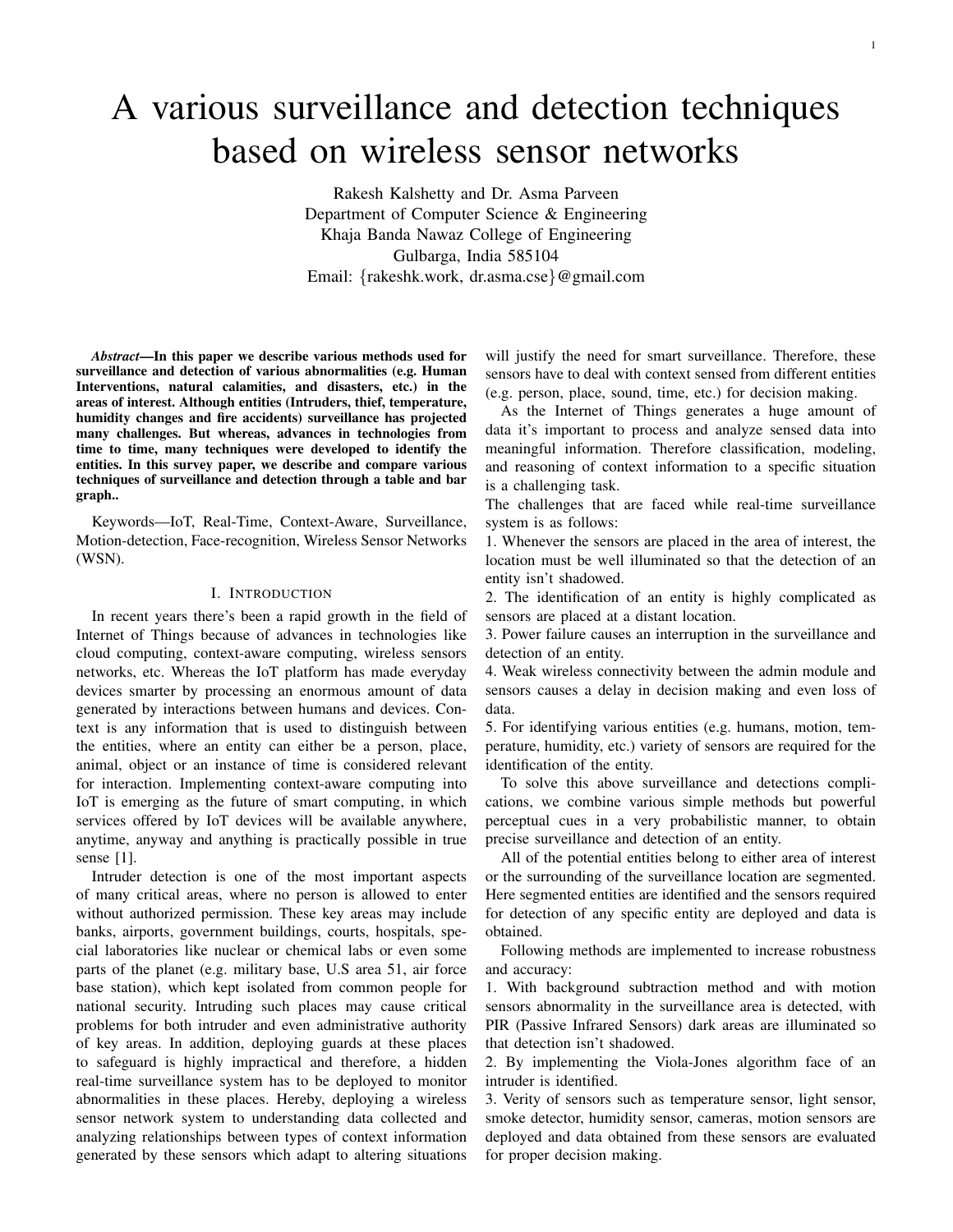4. High-speed internet connectivity with power backup is utilized so that problems like data latency can be avoided caused due to week connectivity and power failures.

We analyze segmented sensors data which defines the processing of data. The second phase is to identify the entity in a particular surveillance location using internal contours in the processed images and data. And finally identifying an entity at any instance of time.

The organization of the paper is as follows. II section reviews Literature and briefly describes some related works and section III concludes the paper.

#### II. LITERATURE SURVEY

IoT is constituted by part of sensor network which is deployed for detecting the motion of intruder in such restricted areas, the authors [2] have proposed a motion context which gives fair and high data extraction from each sensor node. The proposed system is capable of extracting sensor data in intruder detection applications of IoT.

This paper [3] presents a solution to the visual tracking mechanism which lacks in identifying objects or entities, a novel solution is developed to overcome the flaws whereas the objects or the entity is classified into multiple groups based on quadtree colour segmentation and furthermore item mining is performed to obtain collaborative tracking.

In this paper[4], the author proposes a face reorganization approach that is robust and efficient in matching faces using simple image filters and illumination invariance methods, which further need to be fed into an offline based algorithm were computation and learning of images take place

A vision-based human interaction system [5] is proposed, which deals with visual data to extract features of human face for an intelligent decision.

For the safety of food stored in the warehouse an online monitoring and control system [6] was developed. Where entities such as temperature and humidity are considered to protect food from spoilage. Also, a video surveillance system was deployed for monitoring and safeguarding storage area from external threats (e.g., Intruders, thieves). Furthermore, the system transmits sensed sensor data to the controller to take up an immediate measure.

A sensor-based system [7] was demonstrated for the efficient monitoring of grain stored in a warehouse. Here, the physical systems (e.g., air-conditioning system, humidity controller, light source) are connected to the cluster of sensors deployed all over the facility. Whenever storage condition varies and crosses threshold level the sensors sense abnormalities and turn on the physical systems so that conditions inside the warehouse is brought back to normal that is convenient for stored grains.

In this framework [8] fuzzy-based logics are used to predict the amount of time packed food is stored in a particular warehouse beyond which packed food will prone to germination and gets expired. To avoid such a situation fuzzy-based variable selection method was introduced.

An inventory information management system [9] for food warehouses integrated with a notification mechanism, which

facilities stock picking and allocation system. This mechanism helps staff by informing about variations of the storage environment. The decision-making mechanism help minimize loss mainly caused due to deterioration, contamination, and expiry.

An RFID (Radio Frequency Identification) based system [10] monitors the amount of time perishable food items stored on smart pallets in the warehouse and these pallets triggers an alert before the maximum storage-time is reached. Such a way that losses of perishable food stored in a warehouse is minimized.

This paper [11] focuses on the design and development of an electronic nose integrated with temperature and humidity sensors, which is placed in a food warehouse to anticipate the rotting of food.

A MATLAB simulated controller based on fuzzy logic is developed [12], which is mainly used to control the temperature automatically when placed with air conditioning systems in a post-harvest storage facility.

The use of the Internet Smart Card [13] is demonstrated in the cold supply chain of perishable food for tracking and to continuously monitor physical conditions (e.g., temperature, humidity, and light source) in food warehouse and thereby, reducing the loss of perishable food items and enhancing quality when it is sold.

Here in [14], authors use mathematical modeling to demonstrate Markov chain mechanism for estimating time spent by wheat stored in warehouses, considering physical entities (e.g., climatic conditions, temperature, humidity, germination factor, habitation, etc.) so that wheat can be kept fresh and edible which is stored for a longer duration.

This paper [15] presents the study of variations in the CO2 level for the determination of germination conditions of grains in the large food grain warehouses. Here, the CO2 sensor along with humidity and temperature sensors are used to obtain detailed information about the indoor conditions of the warehouse. Further, when each sensor node transmits acquired data wirelessly to a remote base station. Facilitates easy maintenance of depositories.

An Intruder detection system was developed [16] to monitor irregular activities in sensitive areas such as airports, govt. buildings etc. The developed system is a real-time surveillance system capable of identifying motion using wireless sensor networks which utilize radio frequency as the mode of contact between sensors, whenever the point of contact between sensors breaks and alarm is triggered to take necessary action.

The authors [17] have formulated the tracking of multiple objects. The sensors that are deployed for tracking objects consume lots of energy hence to conserve energy wireless sensors are put into sleep mode for a set amount of period but during inactive period sensors tend to produce tracking errors. Hence the Markov decision algorithm is utilized to overcome these errors.

The [18] surveillance equipment that is to be deployed in the forest or wildlife environment, here the instruments/devices are checked for their functionality, behavior, and maintenance so that devices can withstand the harsh environments and continue to monitor wildlife what so ever.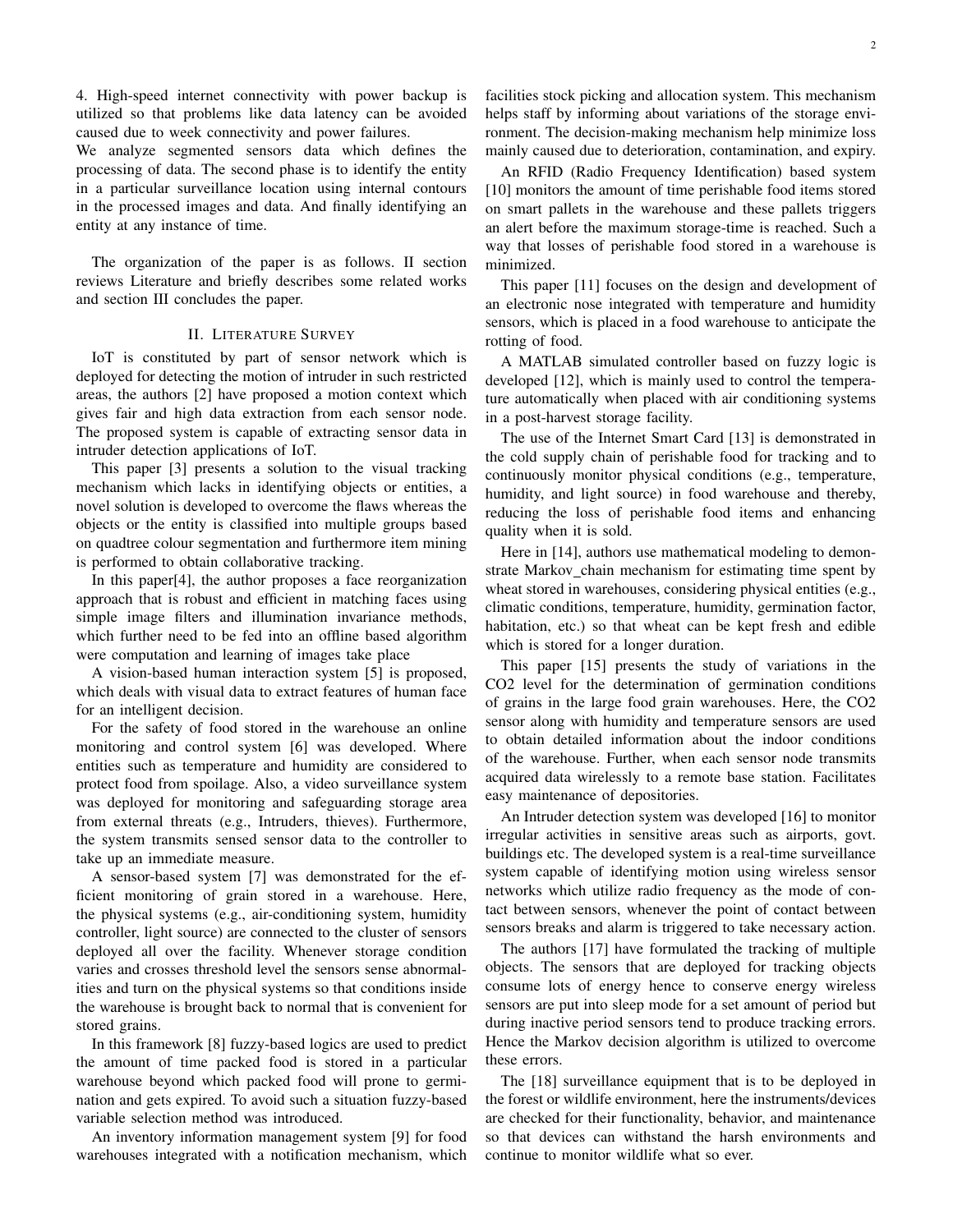This paper [19] presents a dense sensor surveillance system based on generic, domain-independent approaches that are deployed around a large area, where multiple sensors send data to the central unit and by implementing the various algorithms results are obtained.

The work [20] demonstrates knight a surveillance system that is automated and implemented in real-world scenarios. The system is capable of tracking and identifying humans and objects, where the data is collected from multiple cameras gets processed using various techniques and the required result is obtained.

A model [21] was developed to simulate optimized power consumption by wireless sensor networks, here the system is capable of transferring data by eliminating redundancy between source and nodes with less consumption of energy during data transmission.

In the paper, [22]authors present a novel approach to identify the important parts of the video data produced by the cameras during the surveillance. Hence authors developed a context-aware summarization system that implements motion detection, spatio-temporal algorithm to fetch most informative parts, analyze data and triggers an alarm to take immediate action within time.

This paper reviews [23] developments in surveillance systems that occurred in recent years which utilizes technologies like motion detection, background subtraction, face detection, object identification, pattern recognization, multi-camera tracking, etc. Here combining all these techniques an



Fig. 2: FLOW CHART OF HUMAN DETECTION

and take necessary action to safeguard the house from external threats and intruders.

However, the above methods depicted only parts of faces as input for intruder detection without considering another context like the person, motion, time, place, etc. for surveillance which is more reliable and efficient in intruder detection and tracking. The



## Fig. 1: APPROACHES WITH YEARS

The article [24] describe an approach for home security using the Internet of things, real-time monitoring system and wireless sensor networks utilizing data obtained from multiple sensors, a system is developed to process all the sensed data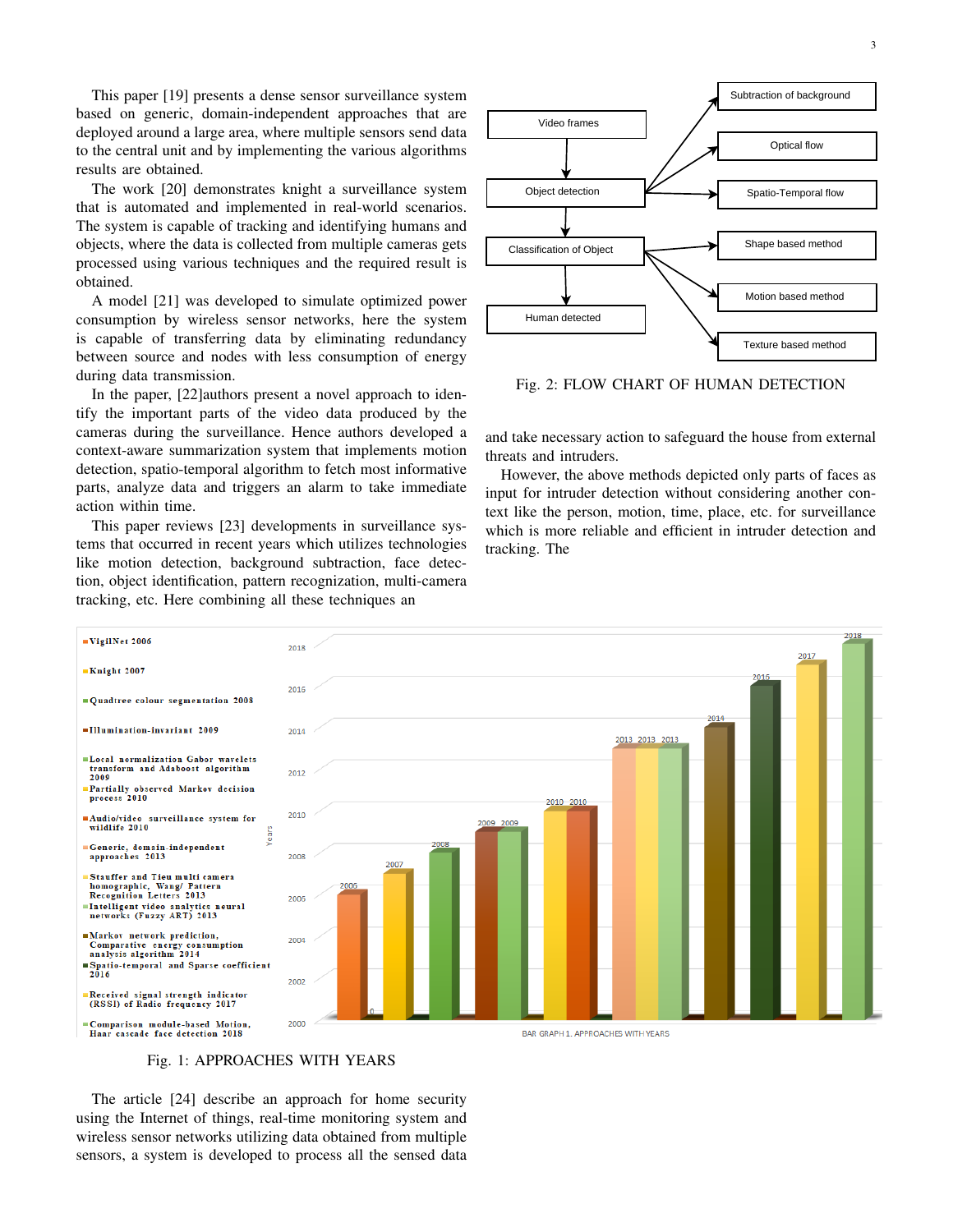## TABLE I: COMPARISION TABLE

| <b>Author</b>                                      | <b>Year</b> | Approach                                                                                      | <b>Description</b>                                                                                                                                                                          | <b>Advances</b>                                                                                                                                                                                          | <b>Drawbacks</b>                                                                                                                                                                                         |
|----------------------------------------------------|-------------|-----------------------------------------------------------------------------------------------|---------------------------------------------------------------------------------------------------------------------------------------------------------------------------------------------|----------------------------------------------------------------------------------------------------------------------------------------------------------------------------------------------------------|----------------------------------------------------------------------------------------------------------------------------------------------------------------------------------------------------------|
| Tian He.<br>Pascal<br>Vicaire,<br>etc. all         | 2006        | VigilNet<br>based<br>on<br>deadline<br>partition<br>method                                    | The authors demonstrate<br>real-time target tracking<br>using wireless sensor<br>networks by implementing<br>VigilNet based on the<br>deadline partition method.                            | Target tracking is implemented<br>in a large area with 10,000<br>nodes as well as a small area<br>such as 200 nodes which makes<br>a flexible deployment of target<br>tracking.                          | The accuracy percentage<br>provided is 95% and the<br>author hasn't provided the<br>worst case of node failure<br>with which target couldn't<br>be tracked.                                              |
| Mubarak<br>Shah,<br>Omar<br>Javed<br>etc, all      | 2007        | Knight<br>survei-<br>llance<br>system                                                         | The work Knight<br>demonstrates real-world<br>scenarios to detect,<br>classify targets and<br>track them across<br>multiple cameras.                                                        | The Efficient detection of entities<br>in real-world scenarios is<br>developed whereas lots of<br>detection systems lack the<br>identification of entities.                                              | This system lacks in<br>identifying camouflaged<br>entities in extreme<br>weather conditions and<br>situations such as<br>crowded places.                                                                |
| Ming<br>Yang,<br>Ying<br>Wu,<br>Gang<br>Hua        | 2008        | Quad-<br>tree<br>colour<br>segme-<br>ntation                                                  | The Experiment<br>implementing Quadtree<br>colour segmentation<br>exhibits exciting<br>performance even in<br>challenging<br>real-world cases.                                              | Based on context, target entities<br>are tracked for long-duration<br>which develops co-relation<br>among multiple entities during<br>tracking lost.                                                     | Here the system needs<br>to track for long<br>durations for relation<br>build up. The short time<br>interval for tracking<br>isn't efficient.                                                            |
| Ognjen<br>Arand-<br>jelovic,<br>Roberto<br>Cipolla | 2009        | Rapid<br>illumi-<br>nation-<br>invariant<br>face<br>recogn-<br>ition                          | In this paper, the author<br>brings out a novel face<br>recognition from low-<br>resolution images by<br>implementing rapid<br>illumination-invariant<br>using image processing<br>filters. | Results excellent large, real-<br>world face identification<br>results from low-resolution<br>images                                                                                                     | The system doesn't<br>implement robust image<br>processing filters<br>which could eventually<br>reduce the loss of<br>computational<br>efficiency.                                                       |
| Yun<br>Tie,<br>Ling<br>Guan                        | 2009        | Local<br>normal-<br>ization<br>Gabor<br>wavelets<br>transform<br>and<br>Adaboost<br>algorithm | In this paper, the author<br>proposes face detection<br>in video sequences using<br>local normalization and<br>other correlation<br>techniques.                                             | By implementing coarse to fine<br>strategy and LN technique<br>problems such as illumination<br>variation in face detection are<br>eliminated and even time<br>consumption for processing<br>is reduced. | The overall processing<br>time for each frame in a<br>video sequence is about<br>0.6 sec, which is a lot<br>slower when compared<br>to today's displays<br>which range from 60-120<br>frames per second. |
| Jason A.<br>Venu<br>gopal                          | 2010        | Partially<br>observed<br>Markov<br>decision<br>process                                        | The authors have<br>formulated the tracking<br>of multiple objects using<br>a sensor network by<br>implementing (POMDP)<br>and dynamic<br>programming methods.                              | Sensors are capable of tracking<br>multiple objects without<br>consuming much energy as the<br>sensor goes to a sleep state when<br>no objects are detected for a<br>long period of time.                | Sensors are capable of<br>tracking multiple objects<br>without consuming<br>much energy as the<br>sensor goes to a sleep<br>state then no objects<br>are detected for a<br>long time.                    |
| Roman<br>Gula,<br>Jörn etc.<br>all                 | 2010        | Audio/<br>video<br>survei-<br>llance<br>system<br>for<br>wildlife                             | The audio/video<br>surveillance over a long<br>period of time using<br>relatively inexpensive<br>components and which<br>are easy to assemble.                                              | Here animals and birds are<br>observed 24x7 to find abnor-<br>mality in behaviour,<br>livelihood etc.,                                                                                                   | There exist very large<br>surveillance data even<br>when there isn't any<br>activity. Hence on-board<br>storage gets wasted and<br>processing such footage<br>is time-consuming.                         |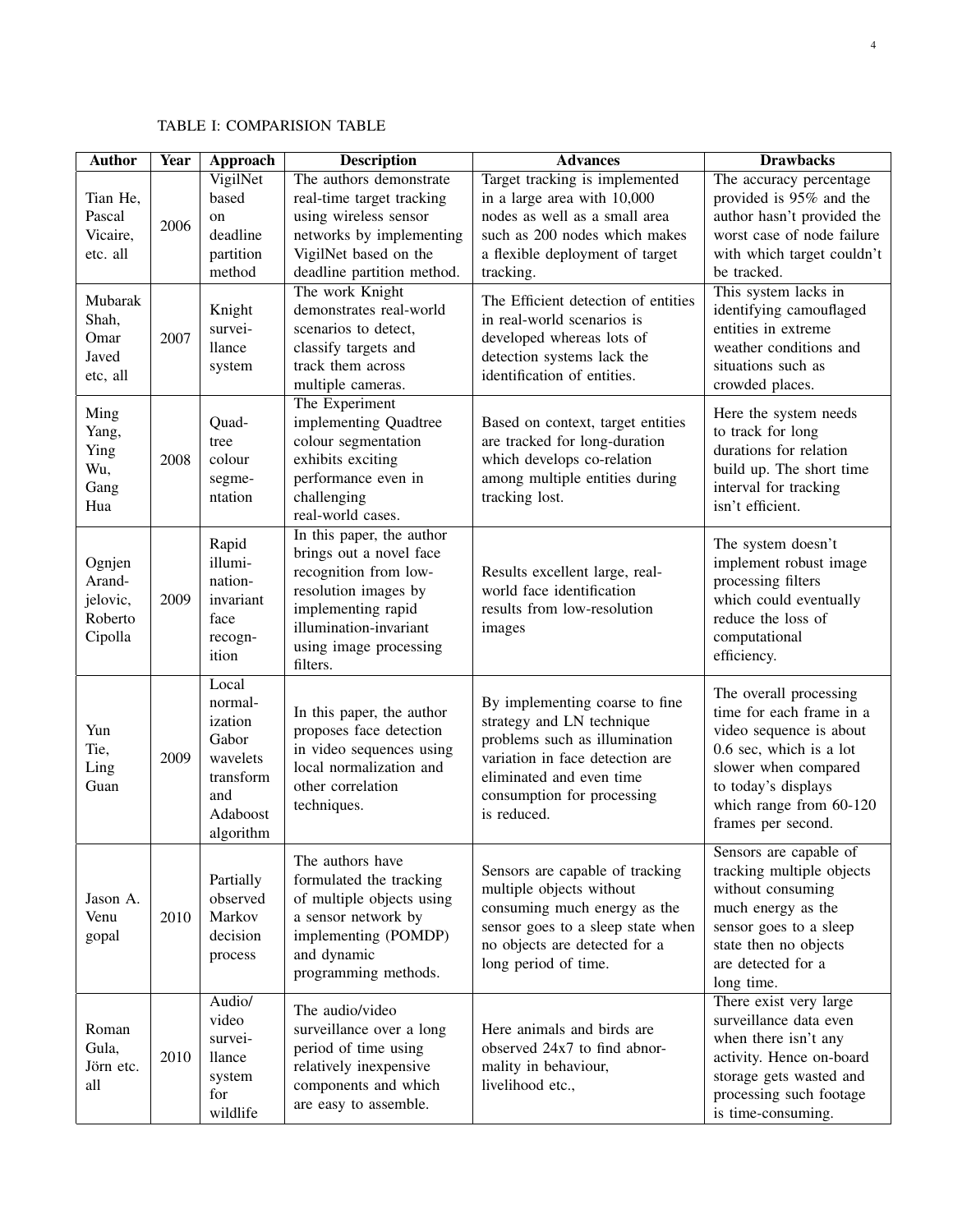| <b>Author</b>                            | <b>Year</b> | Approach                                                                                                        | <b>Description</b>                                                                                                                                                                                | <b>Advances</b>                                                                                                                                                                                                                                   | <b>Drawbacks</b>                                                                                                                                                                                                                                                                                      |
|------------------------------------------|-------------|-----------------------------------------------------------------------------------------------------------------|---------------------------------------------------------------------------------------------------------------------------------------------------------------------------------------------------|---------------------------------------------------------------------------------------------------------------------------------------------------------------------------------------------------------------------------------------------------|-------------------------------------------------------------------------------------------------------------------------------------------------------------------------------------------------------------------------------------------------------------------------------------------------------|
| Jorge,<br>Lorena<br>Calavia,<br>etc. all | 2013        | Generic,<br>domain-<br>indepen-<br>dent<br>approa-<br>ches                                                      | This paper presents a<br>dense sensor surve-<br>illance platform based<br>on generic, domain-<br>independent approa-<br>ches that are deployed<br>in large metropolitan<br>areas.                 | Here video surveillance is<br>achieved over a large area<br>such as complete cities<br>and facilities with<br>inexpensive sensors that<br>trigger an alarm when<br>abnormalities are detected.                                                    | The complete surveillance<br>area has to be installed<br>with cameras without<br>leaving any dead spot.<br>Sensors such as motion,<br>temperature sensors are<br>not utilized which could<br>come in handy inside<br>congested areas.                                                                 |
| Xiao<br>gang<br>Wang                     | 2013        | Stauffer<br>and Tieu<br>multi<br>camera<br>homogr-<br>aphic,<br>Wang/<br>Pattern<br>Recogn-<br>ition<br>Letters | The authors in this paper<br>review technologies like<br>Stauffer and Tieu<br>homographic and Wang/<br>Pattern Recognition<br>Letters to solve problems<br>in multi-camera video<br>surveillance. | A Multi-camera setup has<br>been implemented to<br>monitor a specific area of<br>interest, here tracking is<br>possible even when an<br>entity moves from one<br>area to another without<br>loss of data of an entity.                            | Human help is needed to<br>continuously monitor an<br>area of interest as the data<br>from cameras are<br>continuously transmitted<br>on to the screen.                                                                                                                                               |
| Marius,<br>Grama,<br>Rusu.               | 2014        | Markov<br>network<br>prediction,<br>Compa-<br>rative<br>energy<br>consum-<br>ption<br>analysis<br>algorithm     | This paper goal an optimized<br>energy consumption based<br>wireless sensor networks for<br>efficient communication and<br>redundancy elimination.                                                | An artificially generated<br>results show, the<br>developed<br>protocol is capable of<br>saving more energy<br>when compared to other a<br>protocol using wireless<br>sensor networks that<br>don't implement time<br>and space data correlation. | The results are artificially<br>generated and aren't<br>compared with<br>performances of other<br>protocols that hold<br>the same objective and<br>could be more<br>energy efficient.                                                                                                                 |
| Shu,<br>Zhu,<br>and<br>Amit K.           | 2016        | Spatio-<br>temporal<br>and<br>Sparse<br>coefficient                                                             | The author presents context-<br>aware surveillance on video<br>summarization where part<br>of the video is distinguished<br>and informative parts are<br>retrieved.                               | The system is capable of<br>identifying context and<br>based on the type of<br>content obtained the<br>most important<br>video is summarized.                                                                                                     | Here the system is capable of<br>identifying entities and<br>their context but based on<br>that it doesn't trigger any<br>kind of alarm so that any<br>mis happening couldn't be<br>avoided in time.                                                                                                  |
| Muha-<br>nnad<br>Quwa-<br>ider           | 2017        | Received<br>signal<br>strength<br>indicator<br>(RSSI)<br>of Radio<br>frequency                                  | The proposed mechanism<br>adopts the Received signal<br>strength indicator (RSSI) of<br>radiofrequency and<br>measures signal strength<br>between deployed sensors.                               | A pair of wireless motion<br>sensors are deployed so<br>that any motion in the<br>area of interest can be<br>detected and necessary<br>action can be taken<br>when needed.                                                                        | By implementing motion<br>sensors, all sorts of<br>motions are detected and<br>an alarm is triggered so<br>besides behaviour<br>identification cameras<br>must be used to avoid<br>unnecessary warnings.                                                                                              |
| S.<br>Pandya,<br>etc, all.               | 2018        | Compar<br>-ison<br>module-<br>based<br>Motion,<br>Haar<br>cascade<br>face<br>detection                          | An approach to providing<br>real-time monitoring of<br>houses based on various<br>sensors and large video<br>data handling.                                                                       | Here an intelligent house<br>intruder detection system<br>is developed where only<br>human intruder is<br>identified and a<br>notification is sent to the<br>administrator for<br>necessary action.                                               | The deployment of the<br>system is limited to small<br>places like houses but<br>whereas in larges areas<br>like factories, warehouses,<br>etc, the intrusion is done<br>not only by humans but<br>also by animals, birds, etc,<br>were it's necessary to<br>identify intruders<br>whatever might be. |